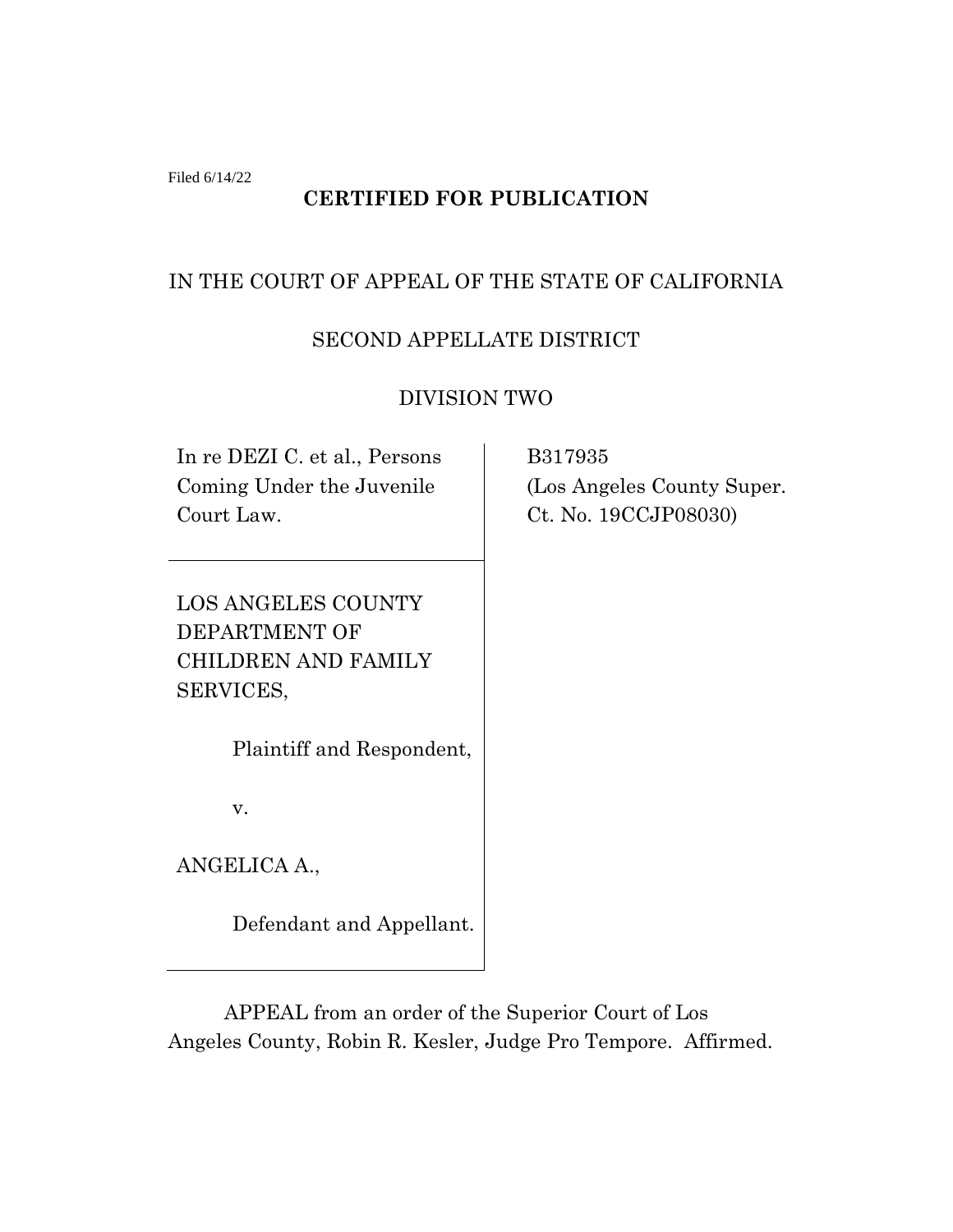Karen J. Dodd, under appointment by the Court of Appeal, for Defendant and Appellant.

Dawyn R. Harrison, Acting County Counsel, Kim Nemoy, Assistant County Counsel, and Stephen Watson, Deputy County Counsel, for Plaintiff and Respondent.

\* \* \* \* \* \*

This juvenile dependency case presents what is unfortunately becoming a common scenario. Both parents of the two children at issue in this case repeatedly denied having any American Indian heritage. While the case was ongoing, the social services agency spoke with several of the parents' relatives (including the parents' parents, their siblings and the father's cousin), but never asked those relatives whether the children had any American Indian heritage. Nearly 30 months into the proceedings and on appeal from the termination of her parental rights, Angelica A. (mother) is for the first time objecting that the agency did not discharge its statutory duty to "inquire" of "extended family members" whether her children might be "Indian child[ren]" within the meaning of our state's broader version of the federal Indian Child Welfare Act (ICWA) (25 U.S.C. § 1900 et seq.) (Welf. & Inst. Code, § 224.2, subd. (b)), and is seeking a remand for the agency to conduct a more fulsome inquiry on this topic.**1** There is no dispute that the agency did not properly discharge its statutory duty, and that there is therefore "ICWA error."

**<sup>1</sup>** All further statutory references are to the Welfare and Institutions Code unless otherwise indicated.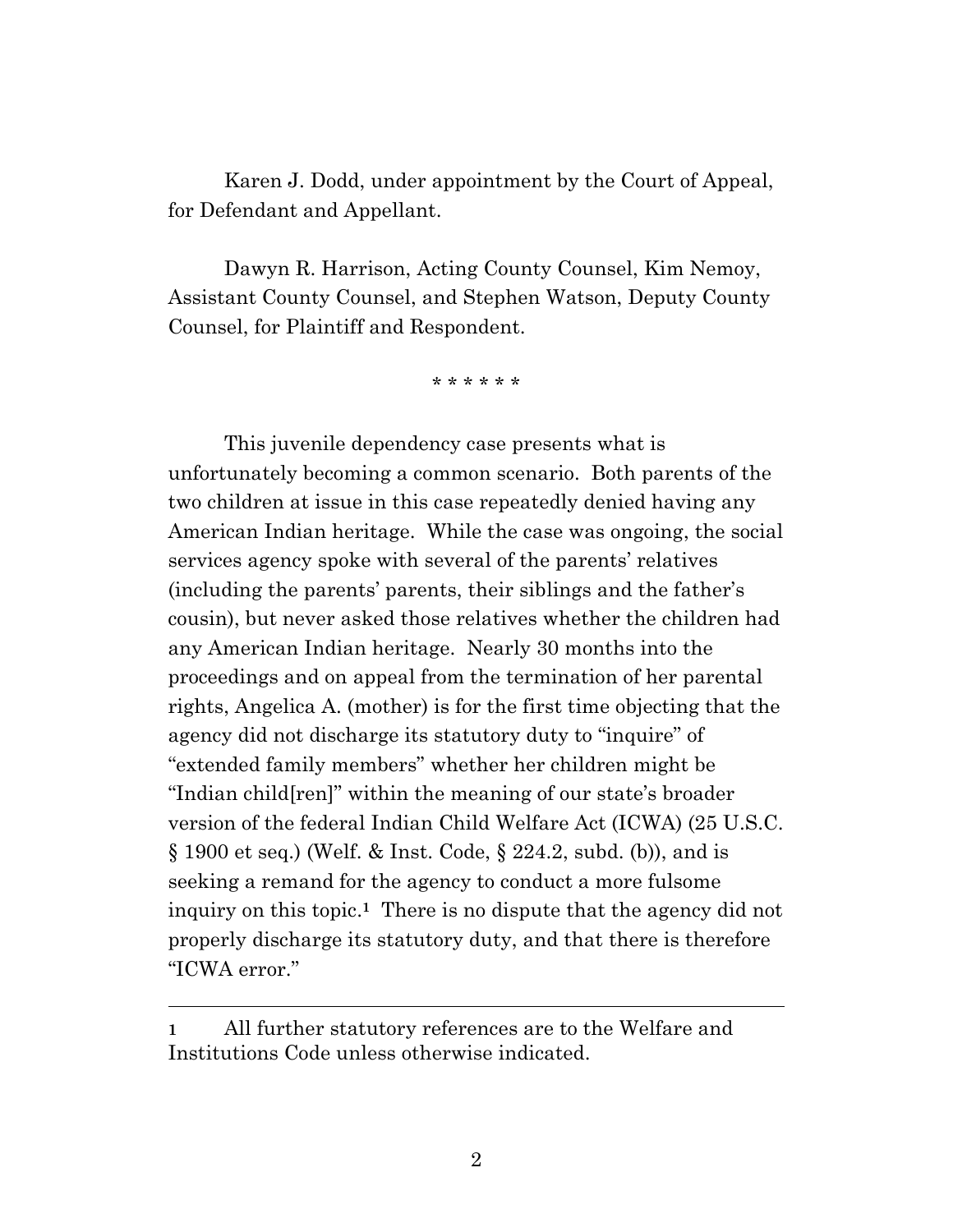The question before us now is whether this error was harmless and, more to the point, *how* harmlessness is to be assessed where an agency has failed to conduct the statutorily required initial inquiry into a dependent child's American Indian heritage. So far, the courts have developed three different rules—at various points along a continuum—for assessing harmlessness. In our view, the proper rule lies at a different point on that continuum. We accordingly offer up a fourth rule: An agency's failure to discharge its statutory duty of initial inquiry is harmless unless the record contains information suggesting a reason to believe that the children at issue may be "Indian child[ren]," in which case further inquiry may lead to a different ICWA finding by the juvenile court. For these purposes, the "record" means not only the record of proceedings before the juvenile court but also any further proffer the appealing parent makes on appeal.

Because the record in this case contains the parents' repeated denials of American Indian heritage, because the parents were raised by their biological relatives, and because there is nothing else in the record to suggest any reason to believe that the parents' knowledge of their heritage is incorrect or that the children at issue might have American Indian heritage, we conclude that the agency's error in this case was harmless and affirm.

### **FACTS AND PROCEDURAL BACKGROUND I. Facts**

Mother and Luis C. (father) have two children—Dezi C. (born May 2016) and Joshua C. (born April 2018).

On November 6, 2019, mother and father got into a verbal fight. After father threatened to kill mother, mother struck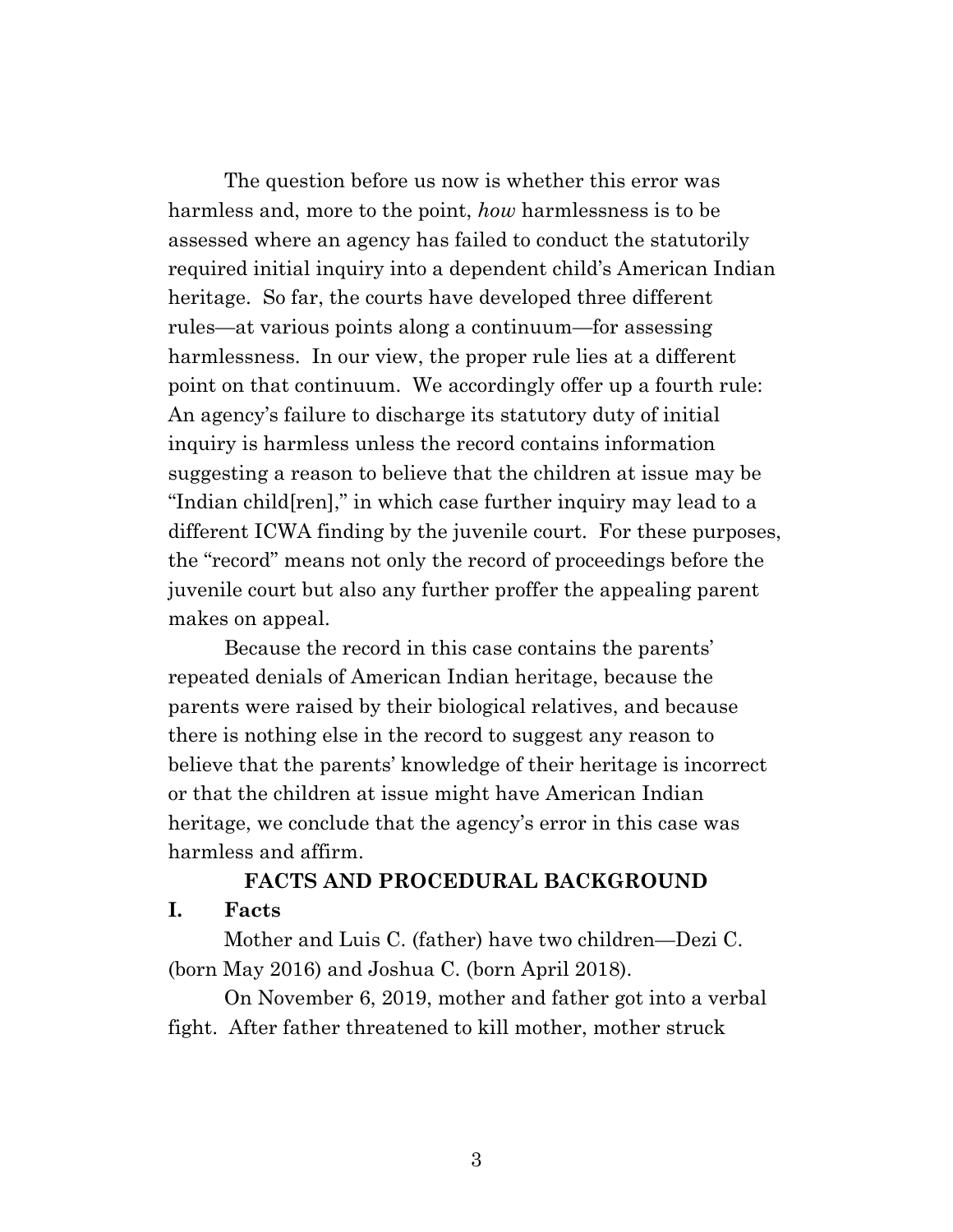father with a broomstick while father was holding then-toddler Joshua in his arms. This was not the first such incident between the parents.

Both mother and father also have longstanding issues with substance abuse. Mother has been using methamphetamine for more than seven years; father also uses.

#### **II. Procedural Background**

# **A.** *Petition, adjudication and termination of parental rights*

On December 17, 2019, the Los Angeles Department of Children and Family Services (the Department) filed a petition asking the juvenile court to exert dependency jurisdiction over Dezi and Joshua on the basis of (1) mother's and father's history of domestic violence (rendering jurisdiction appropriate under subdivisions (a) and (b)(1) of section 300), and (2) mother's and father's drug abuse (rendering jurisdiction appropriate under subdivision (b)(1) of section 300).**<sup>2</sup>**

On February 19, 2020, the juvenile court held a combined jurisdictional and dispositional hearing. The court sustained the domestic violence and substance abuse allegations under subdivision (b)(1), struck the domestic violence allegation under subdivision (a), removed the children from the parents' custody, and ordered the Department to provide both parents with family reunification services in accordance with a "case plan" developed for each parent.

At a six-month review hearing on August 26, 2020, the juvenile court concluded that mother and father were not in

**<sup>2</sup>** The petition also alleged that father had failed to protect the children by allowing mother to remain in the family home, but that allegation was dismissed.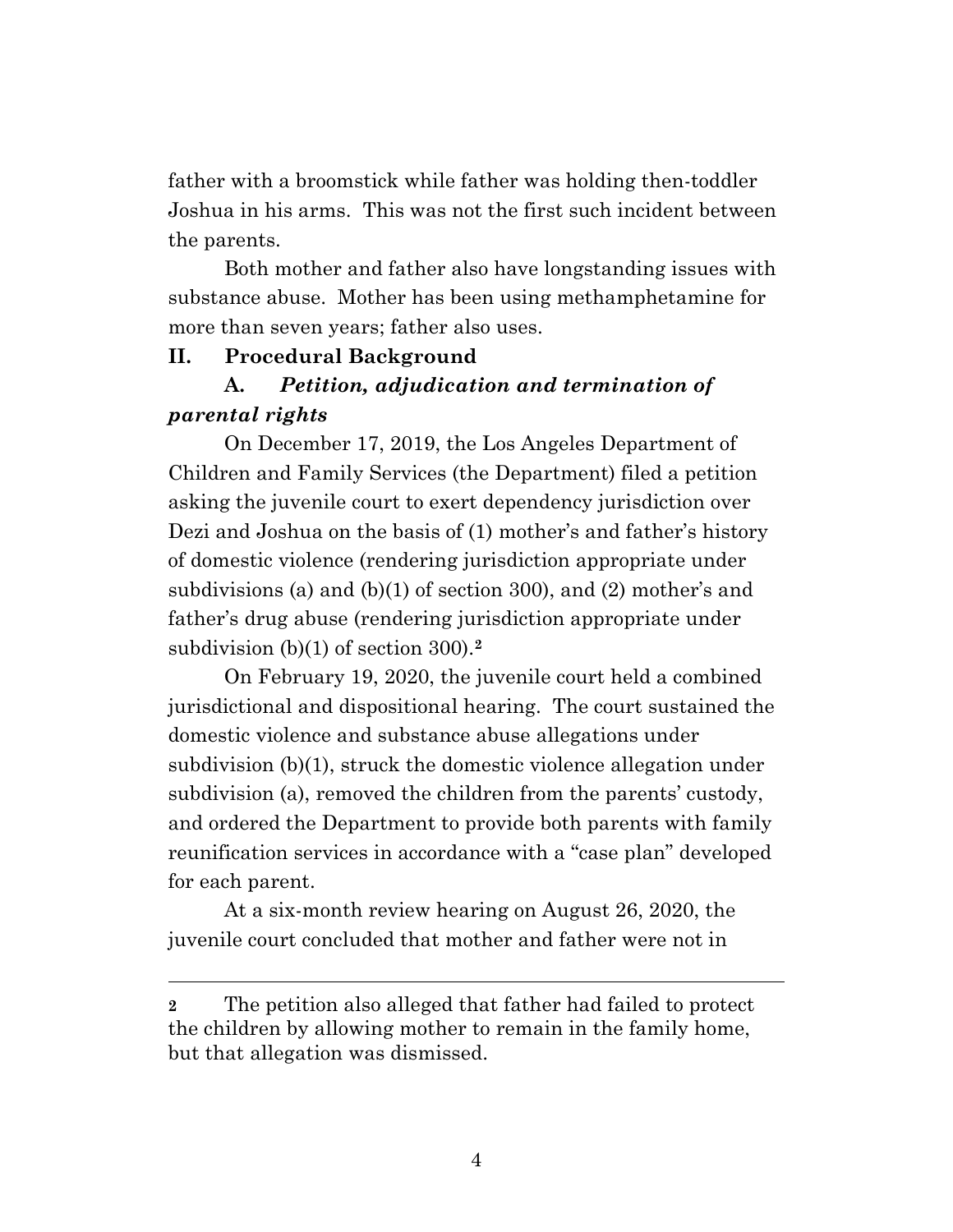compliance with their case plans, terminated reunification services, and set the matter for a permanency planning hearing under section 366.26.

On January 18, 2022, the juvenile court held the permanency planning hearing. After concluding that the children were adoptable and likely to be adopted by their paternal grandparents, the court terminated mother's and father's parental rights.

### **B.** *ICWA-related facts*

In December 2019, mother and father told a Department social worker that they had no American Indian heritage. The next day, mother and father filled out ICWA-020 forms, and checked the box indicating that they had no American Indian heritage "as far as [they knew]." At the hearing on whether to initially detain the children, mother and father told the juvenile court that they had no American Indian heritage.

While investigating the allegations in this case, the Department's social workers spoke to father's parents (the paternal grandparents), mother's parents (the maternal grandparents), father's siblings, mother's siblings, and one of father's cousins. The social workers did not ask any of these individuals whether mother, father, or the children had any American Indian heritage.

The juvenile court found "[no] reason to know that this is an Indian child, as defined under ICWA."

### **C.** *Appeal*

Mother filed this timely appeal from the termination of her parental rights.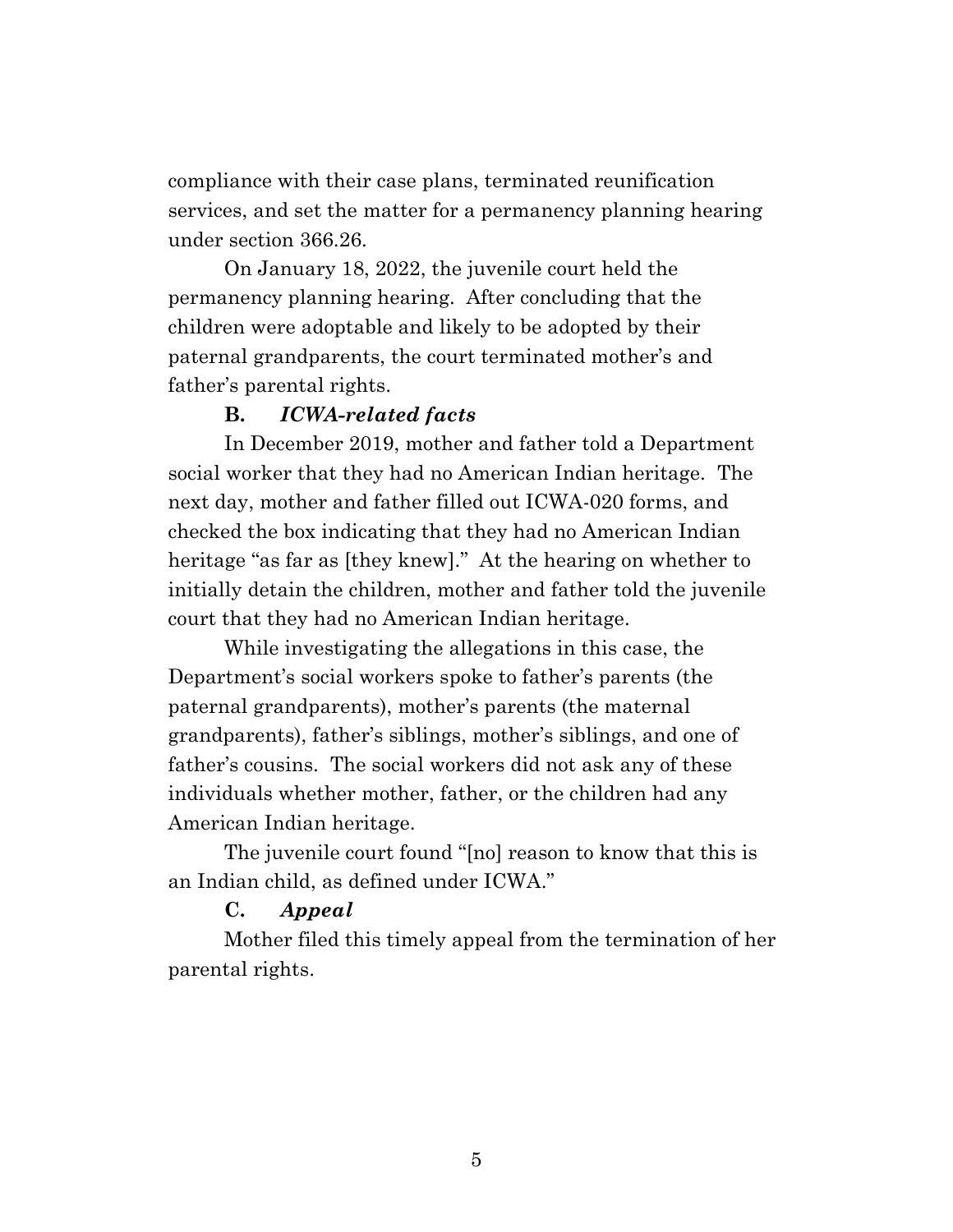#### **DISCUSSION**

Mother argues that the order terminating her parental rights must be reversed because the Department failed to comply with its duty under ICWA and related California provisions to initially inquire of "extended family members" regarding Dezi's and Joshua's possible American Indian heritage.**<sup>3</sup>** It is undisputed that the Department's initial inquiry was deficient: As discussed more fully below, the initial duty of inquiry mandated by California's version of ICWA obligates the Department to question "extended family members" about a child's possible American Indian heritage (§ 224.2, subd. (b)); here, the Department spoke with several members of mother's and father's extended families, but did *not* question them about the children's possible heritage. The question thus becomes: Did the Department's defective initial inquiry in this case render invalid the juvenile court's subsequent finding that ICWA does not apply (and thus render invalid the court's concomitant order terminating mother's parental rights)?

"[W]e review the juvenile court's ICWA findings under the substantial evidence test, which requires us to determine if reasonable, credible evidence of solid value supports" the court's ICWA finding. (*In re A.M.* (2020) 47 Cal.App.5th 303, 314

**<sup>3</sup>** We reject the Department's argument that we lack appellate jurisdiction to entertain mother's challenge to the juvenile court's ICWA finding. Appeals are taken from orders (or judgments), not from factual findings relating to issues necessarily bound up in those orders (or judgments). Thus, mother's appeal from the order terminating her parental rights necessarily encompasses the ICWA findings bound up in that order. Mother's failure to mention ICWA in her notice of appeal is accordingly irrelevant.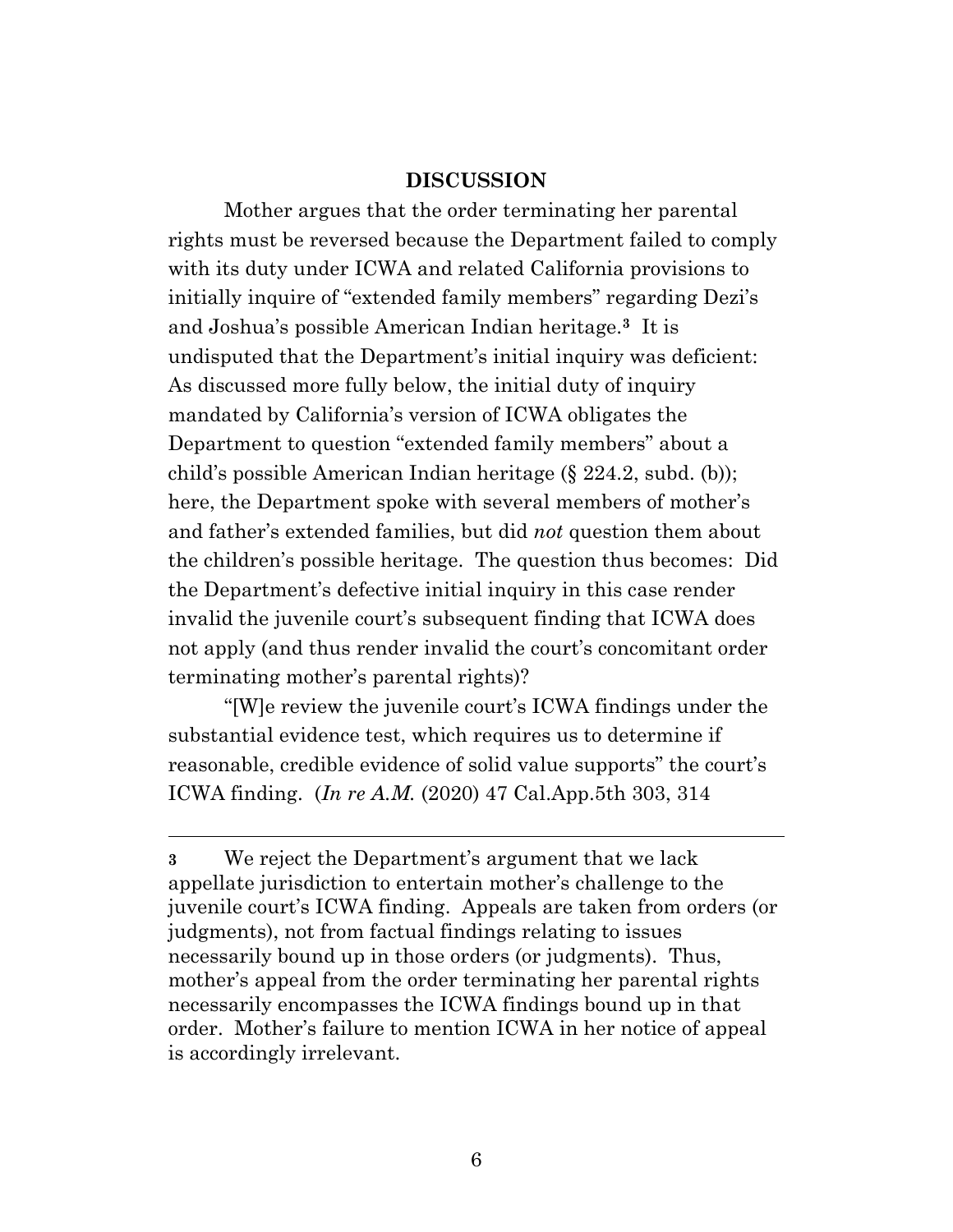(*A.M.*).) Where, as here, there is no doubt that the Department's inquiry was erroneous, our examination as to whether substantial evidence supports the juvenile court's ICWA finding ends up turning on whether that error by the Department was harmless—in other words, we must assess whether it is reasonably probable that the juvenile court would have made the same ICWA finding had the inquiry been done properly. (*People v. Watson* (1956) 46 Cal.2d 818, 836 (*Watson*).) If so, the error is harmless and we should affirm; otherwise, we must send it back for the Department to conduct a more fulsome inquiry.

#### **I. The Three Current Rules**

At this point in time, the California courts have staked out three different rules for assessing whether a defective initial inquiry is harmless. These rules exist along a "continuum." (*In re A.C.* (2022) 75 Cal.App.5th 1009, 1011 (*A.C. 2022*).) The rule at one end of this continuum is one that mandates reversal: If the Department's initial inquiry is deficient, that defect necessarily infects the juvenile court's ICWA finding and reversal is automatic and required (the "automatic reversal rule"). (*In re J.C.* (2022) 77 Cal.App.5th 70, 80-82 (*J.C.*); *In re Antonio R.* (2022) 76 Cal.App.5th 421, 432-437 (*Antonio R.*); *In re A.R.* (2022) 77 Cal.App.5th 197, 205 (*A.R.*); *In re H.V.* (2022) 75 Cal.App.5th 433, 438; *In re Y.W.* (2021) 70 Cal.App.5th 542, 556; accord, *In re N.G.* (2018) 27 Cal.App.5th 474, 484-485 (*N.G.*); *In re K.R.* (2018) 20 Cal.App.5th 701, 708-709.) Under this test, reversal is required no matter how "slim" the odds are that further inquiry on remand might lead to a different ICWA finding by the juvenile court. (*Antonio R.*, at p. 435.) The rule at the other end of the continuum is one that presumptively favors affirmance: If the Department's initial inquiry is deficient, that defect will be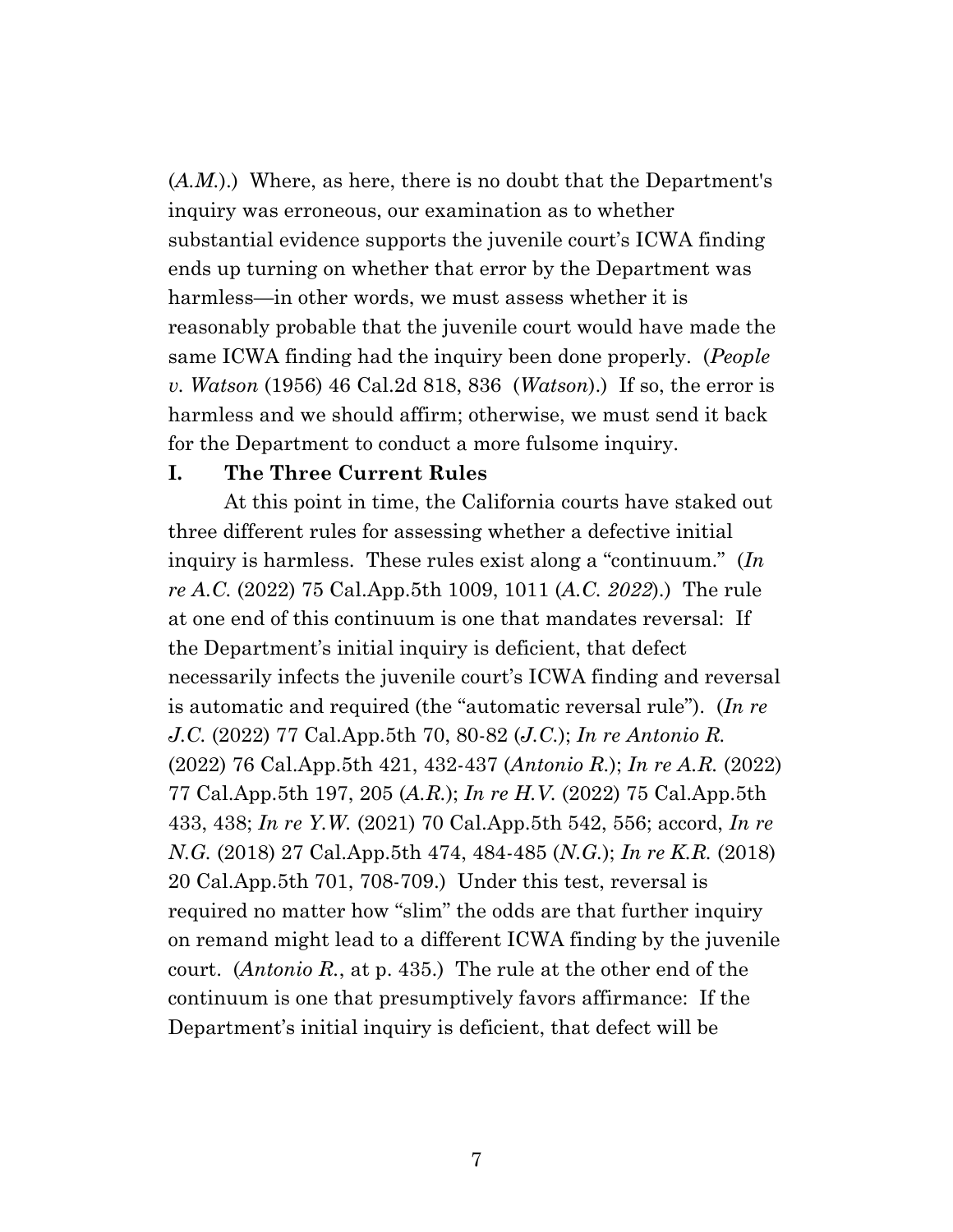treated as harmless unless the parent comes forward with a proffer on appeal as to why further inquiry would lead to a different ICWA finding (the "presumptive affirmance rule"). (*In re A.C.* (2021) 65 Cal.App.5th 1060, 1065, 1071 (*A.C. 2021*); accord, *In re Rebecca R.* (2006) 143 Cal.App.4th 1426, 1430-1431 (*Rebecca R.*).) The third rule lies in between: If the Department's initial inquiry is deficient, that defect is harmless unless "the record indicates that there was readily obtainable information that was likely to bear meaningfully upon whether the child is an Indian child" and that "the probability of obtaining meaningful information is reasonable" ("the readily obtainable information rule"). (*In re Benjamin M.* (2021) 70 Cal.App.5th 735, 744 (*Benjamin M.*); *In re Darian R.* (2022) 75 Cal.App.5th 502, 509- 510 (*Darian R.*); *In re S.S.* (2022) 75 Cal.App.5th 575, 581-583 (*S.S.*); *A.C. 2022*, at p. 1015.)

This diversity of rules is understandable. That is because courts are grappling with how to assess how the *absence* of information (that is, answers to the questions about American Indian heritage that the agency never asked) might affect the juvenile court's ICWA finding. (E.g., *Benjamin M.*, *supra*, 70 Cal.App.5th at pp. 742-743 ["we cannot know what information an initial inquiry, properly conducted, might reveal"]; *N.G.*, *supra*, 27 Cal.App.5th at p. 485 ["we simply cannot know whether [the agency] would have discovered information" bearing on American Indian heritage].) Where there is an absence of information or proof, courts typically look to burdens of proof as the "tie-breaker": When the party assigned the burden of proof does not produce sufficient information, that party loses. (*Fukuda v. City of Angels* (1999) 20 Cal.4th 805, 821; *Sargent Fletcher, Inc. v. Able Corp.* (2003) 110 Cal.App.4th 1658, 1666-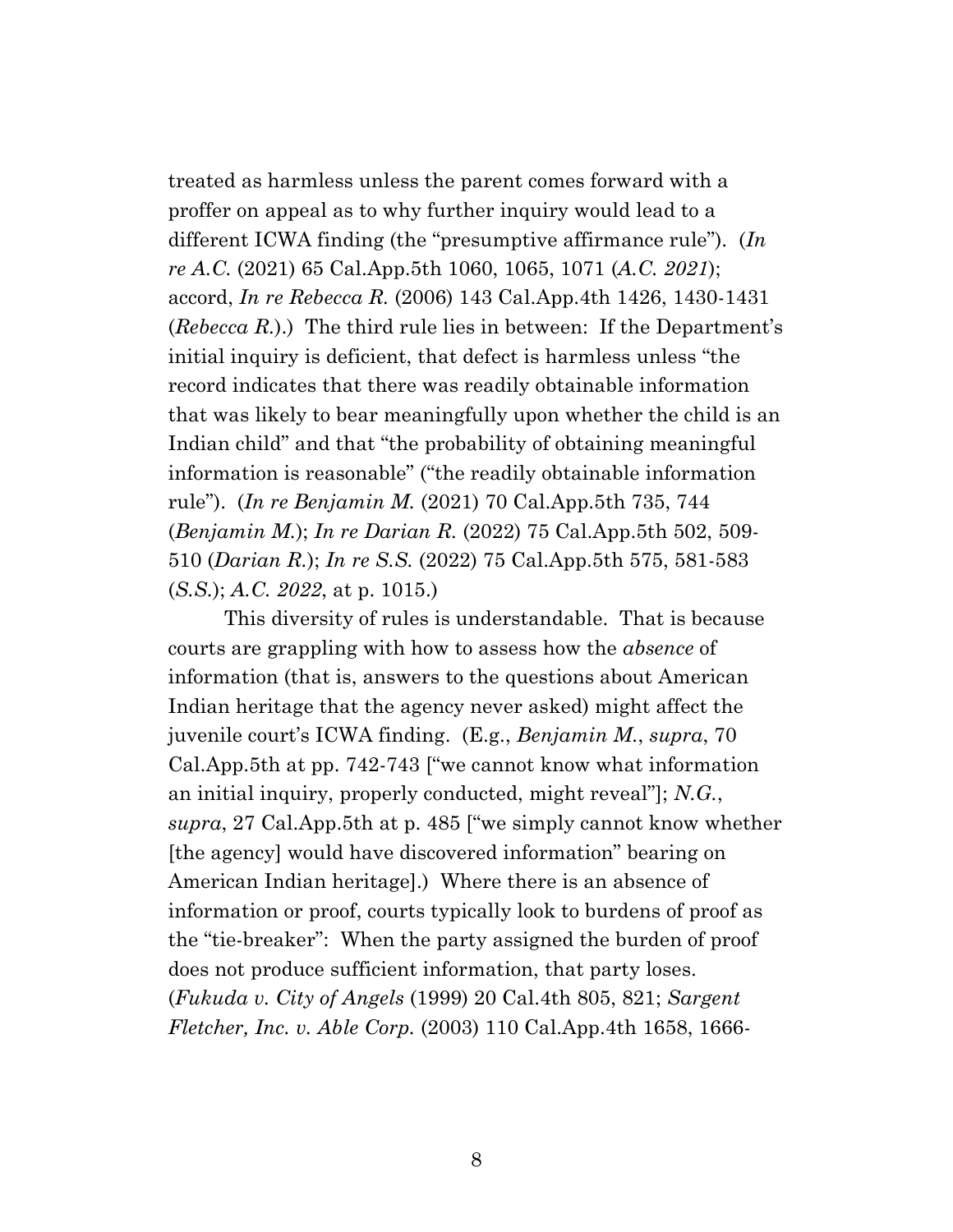1667; Evid. Code, § 115.) Not surprisingly, the current disagreement over which rule to apply largely reduces down to a disagreement over where to assign the burden of proof. Courts adhering to the automatic reversal rule put the burden of proof on the agency to show that its failure to ask questions would be harmless, a burden the agency will never be able to carry because, by definition, it is impossible to know the answers to unasked questions. (*N.G.*, at pp. 484-485.) Courts adhering to the presumptive affirmance rule put the burden of proof on the objecting parent to show—through a proffer—that there is some information out there that, if obtained through inquiry, might alter the juvenile court's ICWA finding. (*A.C. 2021*, *supra*, 65 Cal.App.5th at p. 1070.) The third rule largely avoids the issue by focusing mostly on what is already in the record, thereby reducing the importance of who bears the burden of proof.

Despite this diversity of rules—and, indeed, perhaps because we have had the benefit of considering these rules—we propose a fourth rule for assessing harmlessness, explain why we believe this fourth rule is preferable, and explain why we respectfully decline to adopt any of the three previously formulated rules.

# **II. A Fourth Rule: The "Reason To Believe" Rule and Its Rationale**

In our view, an agency's failure to conduct a proper initial inquiry into a dependent child's American Indian heritage is harmless unless the record contains information suggesting a reason to believe that the child may be an "Indian child" within the meaning of ICWA, such that the absence of further inquiry was prejudicial to the juvenile court's ICWA finding. For this purpose, the "record" includes both the record of proceedings in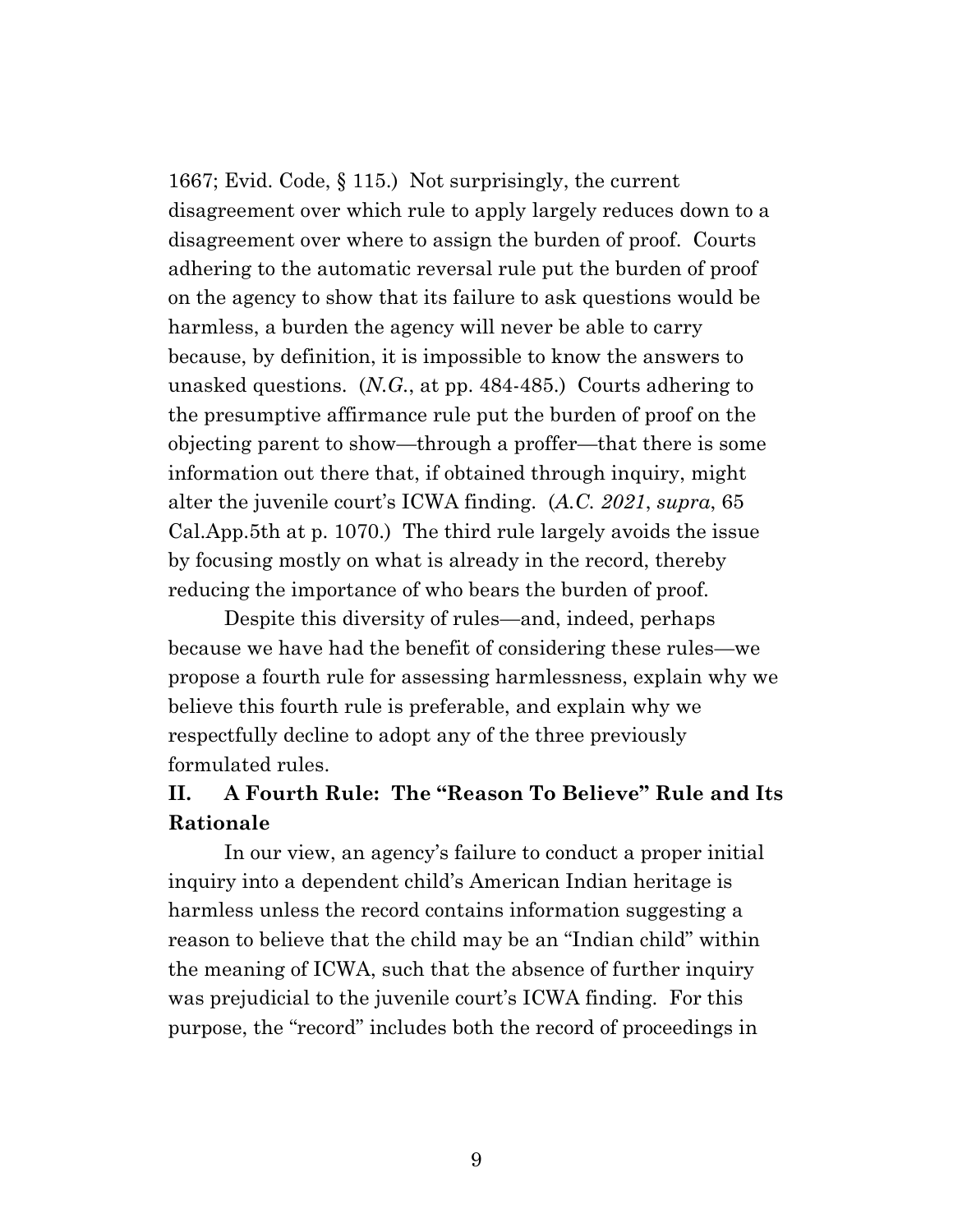the juvenile court and any proffer the appealing parent makes on appeal.**<sup>4</sup>** To illustrate, a reviewing court would have "reason to believe" further inquiry might lead to a different result if the record indicates that someone reported possible American Indian heritage and the agency never followed up on that information; if the record indicates that the agency never inquired into one of the two parents' heritage *at all* (e.g., *Benjamin M.*, *supra*, 70 Cal.App.5th at p. 740); or if the record indicates that one or both of the parents is adopted and hence their self-reporting of "no heritage" may not be fully informed (e.g., *A.C. 2022*, *supra*, 75 Cal.App.5th at pp. 1015-1016).

We adopt this "reason to believe" rule for three reasons.

First, the "reason to believe" rule weaves together the test for harmless error compelled by our State's Constitution**<sup>5</sup>** with the cascading duties of inquiry imposed upon agencies by our State's ICWA statutes.

Our Constitution specifies that a judgment may not be "set aside" unless it "has resulted in a miscarriage of justice" (Cal. Const., art. VI, § 13), and our Supreme Court has defined a

**<sup>4</sup>** Considering such proffers in this context is appropriate under Code of Civil Procedure section 909. (*In re Allison B.* (May 27, 2022, B315698) [2022 Cal.App.Lexis 465, \*6-9] [so holding].)

**<sup>5</sup>** We look to the California standard for harmlessness because the initial duty of inquiry at issue in this case—that is, the Department's obligation to ask the child's "extended family" under section 224.2, subdivision (b)—is purely a creature of California law, as it goes beyond the federal duty to inquire of "participants" in the juvenile court proceeding (25 C.F.R., § 23.107(a) (2022)). (Accord, *A.C. 2021*, *supra*, 65 Cal.App.5th at pp. 1069-1070; *Benjamin M.*, *supra*, 70 Cal.App.5th at pp. 741- 742.)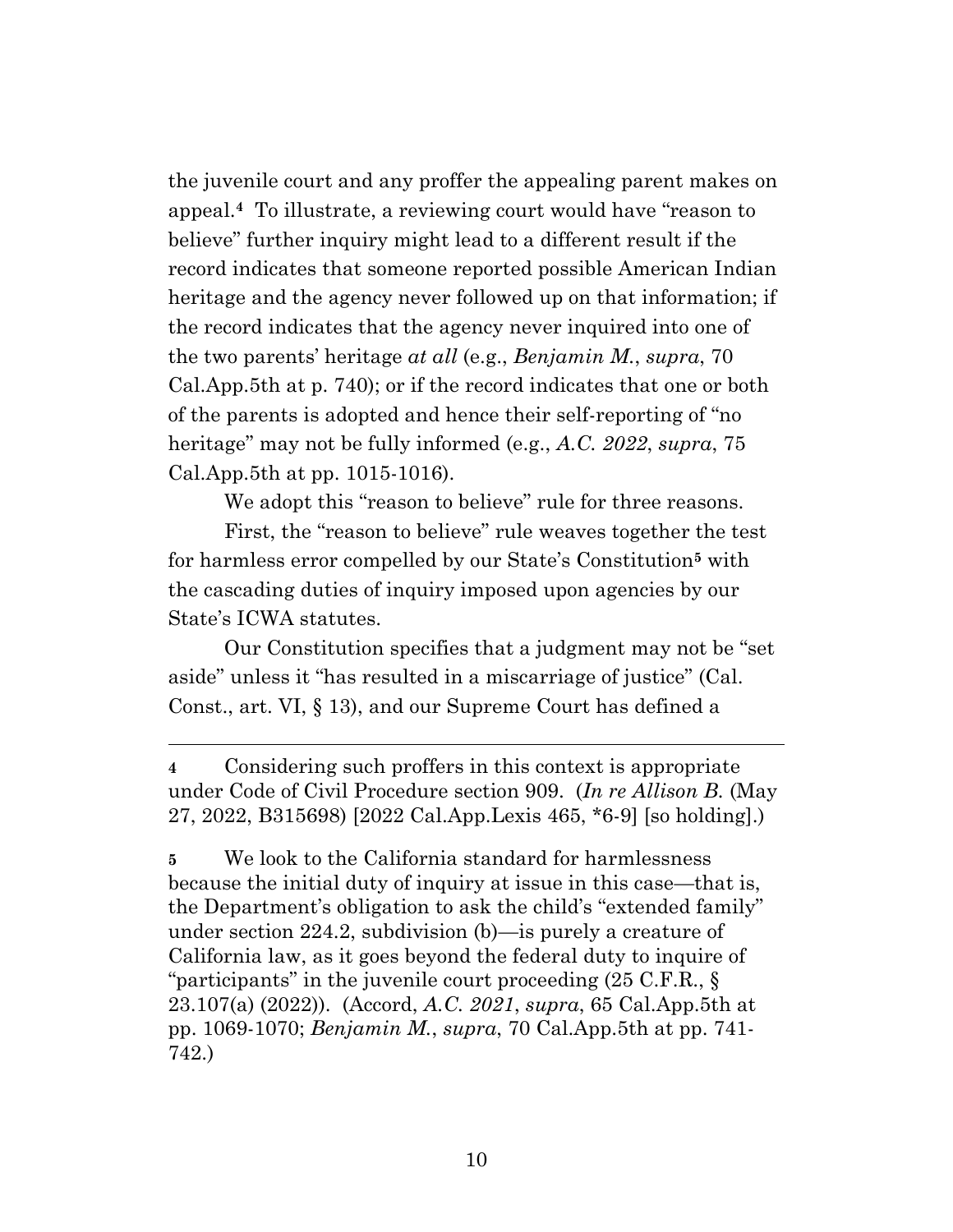"miscarriage of justice" as existing only when "it is reasonably probable that *a result* more favorable to the appealing party would have been reached in the absence of error" (*Watson*, *supra*, 46 Cal.2d at p. 836, italics added). Thus, our State's test for harmlessness is an *outcome*-focused test.

ICWA was enacted to curtail "the separation of large numbers of Indian children from their families and tribes through adoption or foster care placement" (*Miss. Band of Choctaw Indians v. Holyfield* (1989) 490 U.S. 30, 32), and "to promote the stability and security of Indian tribes and families by establishing . . . standards that a state court . . . must follow before removing an Indian child from his or her family" (*In re Austin J.* (2020) 47 Cal.App.5th 870, 881 (*Austin J.*); *In re Isaiah W.* (2016) 1 Cal.5th 1, 7-8 (*Isaiah W.*)). Under the ICWA and California statutes our Legislature enacted to implement it (§§ 224-224.6), as recently amended, a juvenile court—and, as its delegate, the Department—have duties all aimed at assessing whether a child in a pending dependency case is an "Indian child" entitled to the special protections of ICWA. (§§ 224.2, 224.3, added by Stats. 2018, ch. 833, §§ 5, 6; *A.M.*, *supra*, 47 Cal.App.5th at pp. 320-321 [applying ICWA law in effect at time of order appealed from].)**<sup>6</sup>** Under ICWA as amended, the Department and

**<sup>6</sup>** For these purposes, an "'Indian child'" is a child who (1) is "a member of an Indian tribe," or (2) "is eligible for membership in an Indian tribe and is the biological child of a member of an Indian tribe." (25 U.S.C. § 1903(4); § 224.1, subd. (a) [adopting federal law definition].) By its terms, this definition turns "'on the child's political affiliation with a federally recognized Indian Tribe,'" not "necessarily" "the child's race, ancestry, or 'blood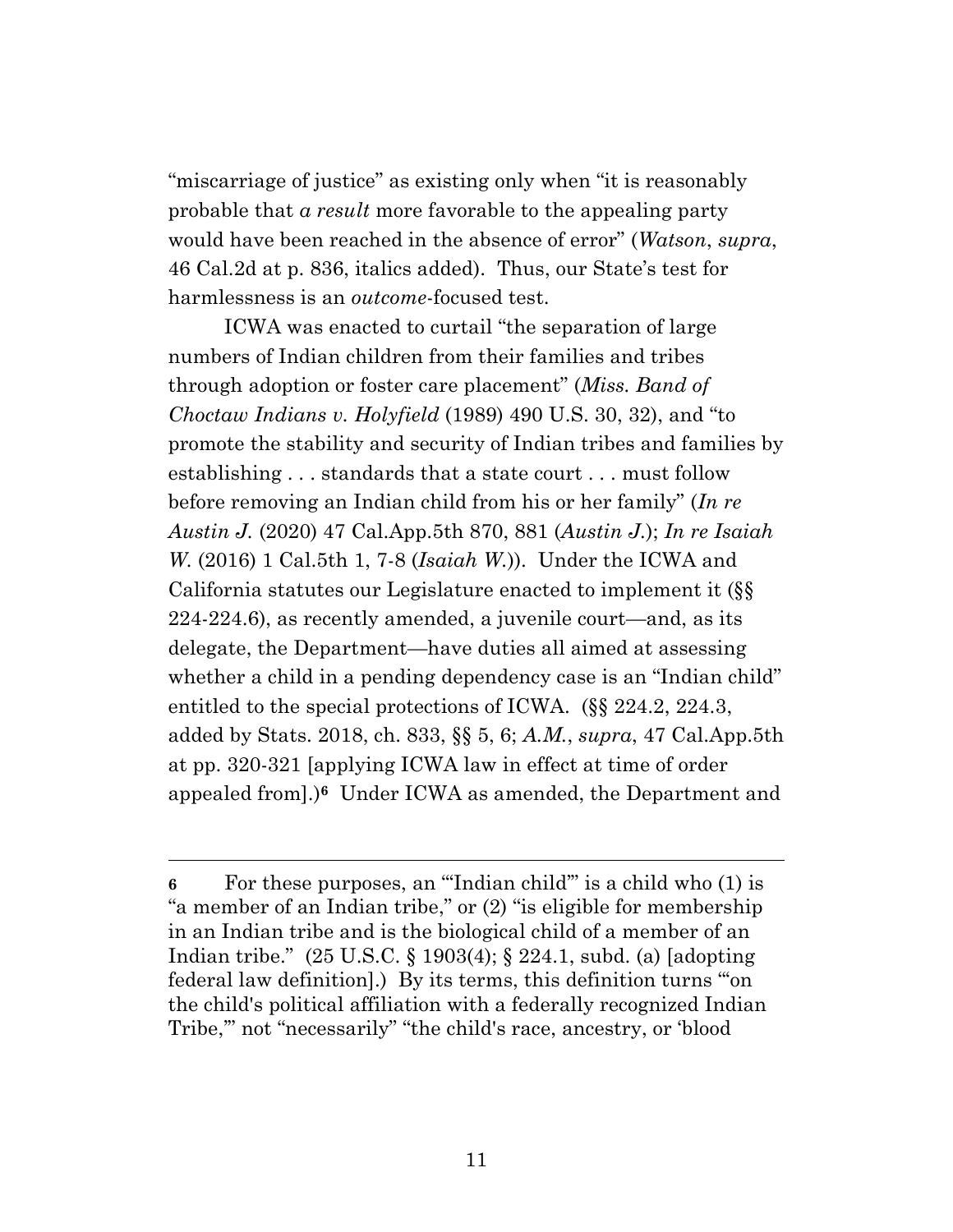juvenile court have "three distinct duties." (*In re D.S.* (2020) 46 Cal.App.5th 1041, 1052 (*D.S.*) [noting amendment's creation of three duties]; *Austin J.*, *supra*, 47 Cal.App.5th at pp. 883-884 [same].) The first duty is the initial "duty" of the Department and the juvenile court "to inquire whether [a] child is an Indian child." (§ 224.2, subds. (a) & (b).) The Department discharges this duty chiefly by "asking" family members "whether the child is, or may be, an Indian child." (*Id.*, subd. (b).) This includes inquiring of not only the child's parents, but also others, including but not limited to, "extended family members." (*Ibid.*) For its part, the juvenile court is required, "[a]t the first appearance" in a dependency case, to "ask each participant" "present" "whether the participant knows or has reason to know that the child is an Indian child." (*Id.*, subd. (c).) The second duty is the duty of the Department or the juvenile court to "make further inquiry regarding the possible Indian status of the child." (*Id.*, subd. (e).) This duty of further inquiry is triggered if the Department or court "has reason to believe that an Indian child is involved" because the record contains "information . . . suggesting the child is Indian" (*ibid.*; *D.S.*, at p. 1049; *In re Levi U.* (2000) 78 Cal.App.4th 191, 198, superseded by statute on another ground as stated in *In re B.E.* (2020) 46 Cal.App.5th 932, 940), and, once triggered, obligates the Department to conduct further interviews to gather information, to contact the Bureau of Indian Affairs and state department of social services for assistance, and/or to contact the relevant Indian tribe(s).  $(\S$  224.2, subd. (e)(2).) The third duty is the duty to notify the relevant Indian tribe(s). (§

quantum.'" (*Austin J.*, *supra*, 47 Cal.App.5th at p. 882, quoting 81 Fed.Reg. 38801-38802 (June 14, 2016).)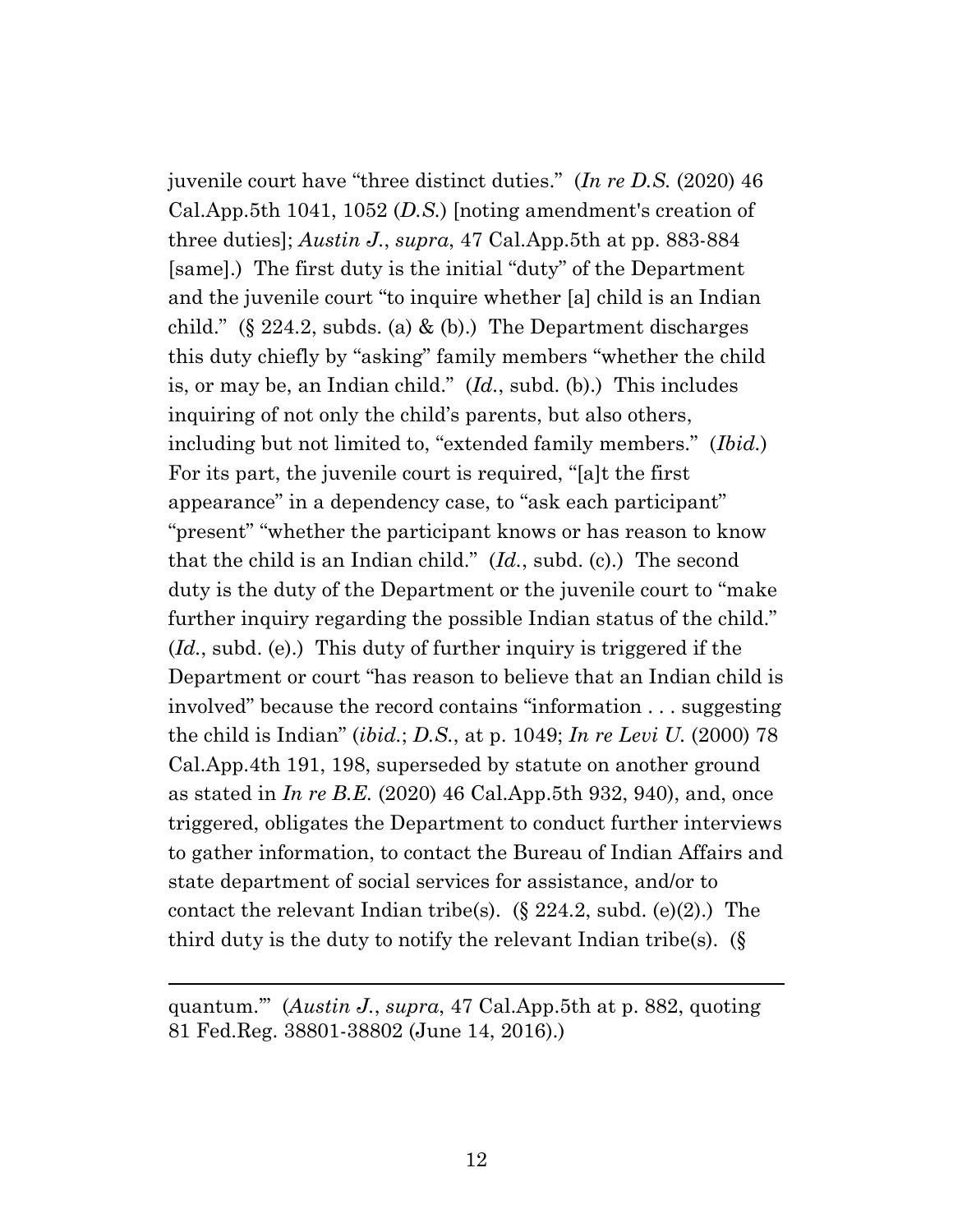224.3, subd. (a); 25 U.S.C.  $\S$  1912(a).) This duty is triggered if the Department or the court "knows or has reason to know . . . that an Indian child is involved." (§ 224.3, subd. (a).)

Because the governing test for harmlessness is outcome focused, adapting that test to the situation in this case means courts should focus on whether it is reasonably probable that an agency's error in not conducting a proper initial inquiry affected the correctness (that is, the outcome) of the juvenile court's ICWA finding. As noted above, ICWA already provides a standard for assessing whether further inquiry is necessary after an initial inquiry—namely, if the initial inquiry provides a reason to believe that the child is an Indian child because the record contains "information . . . suggesting the child is Indian." This standard reserves further inquiry for those cases in which such inquiry may affect the juvenile court's ultimate ICWA determination. Because the question before us in assessing harmlessness is *also* whether further inquiry would affect the juvenile court's ICWA finding, the "reason to believe" standard is the logical standard to apply.

Second, the "reason to believe" rule also best reconciles the competing policies at issue when an ICWA objection is asserted in later at the final phases of the dependency proceedings. As noted above, ICWA's inquiry and notice requirements "are, at their heart, . . . about effectuating the rights of Indian tribes" by ensuring that the juvenile court determines whether a child may be an actual or potential member of an Indian tribe and by thereafter giving the pertinent tribe(s) the opportunity to make the final determination of tribal status. (*Benjamin M.*, *supra*, 70 Cal.App.5th at pp. 740-742; *Isaiah W.*, *supra*, 1 Cal.5th at p. 12; *In re Hunter W.* (2011) 200 Cal.App.4th 1454, 1468.) Competing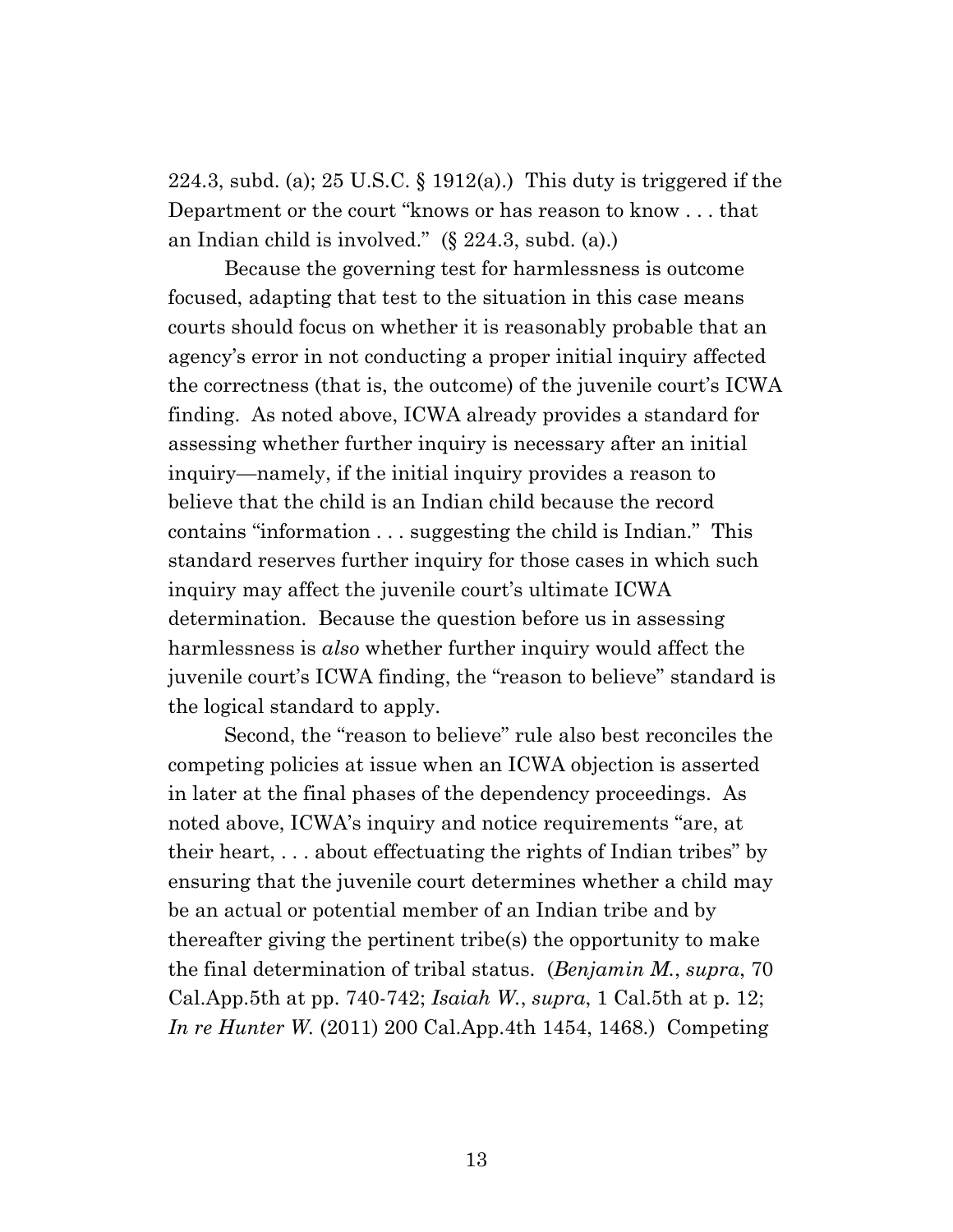against that policy is the dependent child's interest in avoiding delay and the instability that comes from having the final determination of his or her permanent placement remain "up in the air." (*A.R.*, *supra*, 77 Cal.App.5th at p. 207 ["prompt resolution of [dependency] cases based on the children's need for permanency remains a significant consideration in . . . juvenile dependency cases"].) Also in the mix is the judicial branch's interest in ensuring that the agency "gets the message" that it is critical to conduct a proper initial inquiry (*ibid.*), as well as the branch's interest in discouraging game playing by parents who hold back any objection to the adequacy of the agency's inquiry until an appeal of the termination of their parental rights in the hopes of delaying the finality of that termination (*ibid.*; *Rebecca R.*, *supra*, 143 Cal.App.4th at p. 1431). In our view, none of these policies trumps all the others; instead, they must *all* be honored. By limiting a remand for further inquiry to those cases in which the record gives the reviewing court a reason to believe that the remand may undermine the juvenile court's ICWA finding, the "reason to believe" rule effectuates the rights of the tribes in those instances in which those rights are most likely at risk, which are precisely the cases in which the tribe's potential rights do justify placing the children in a further period of limbo. The "reason to believe" rule also removes the incentive to use ICWA as a thirteenth-hour delay tactic and, by allowing parents to cite their proffers on appeal as well as the juvenile court record, still sends a "message" to agencies that ICWA's mandates are not to be ignored because remand will be ordered in any case where there is reason to believe the failure to inquire mattered.

Third and lastly, the "reason to believe" rule, by focusing on what is in the record rather than what is not in the record,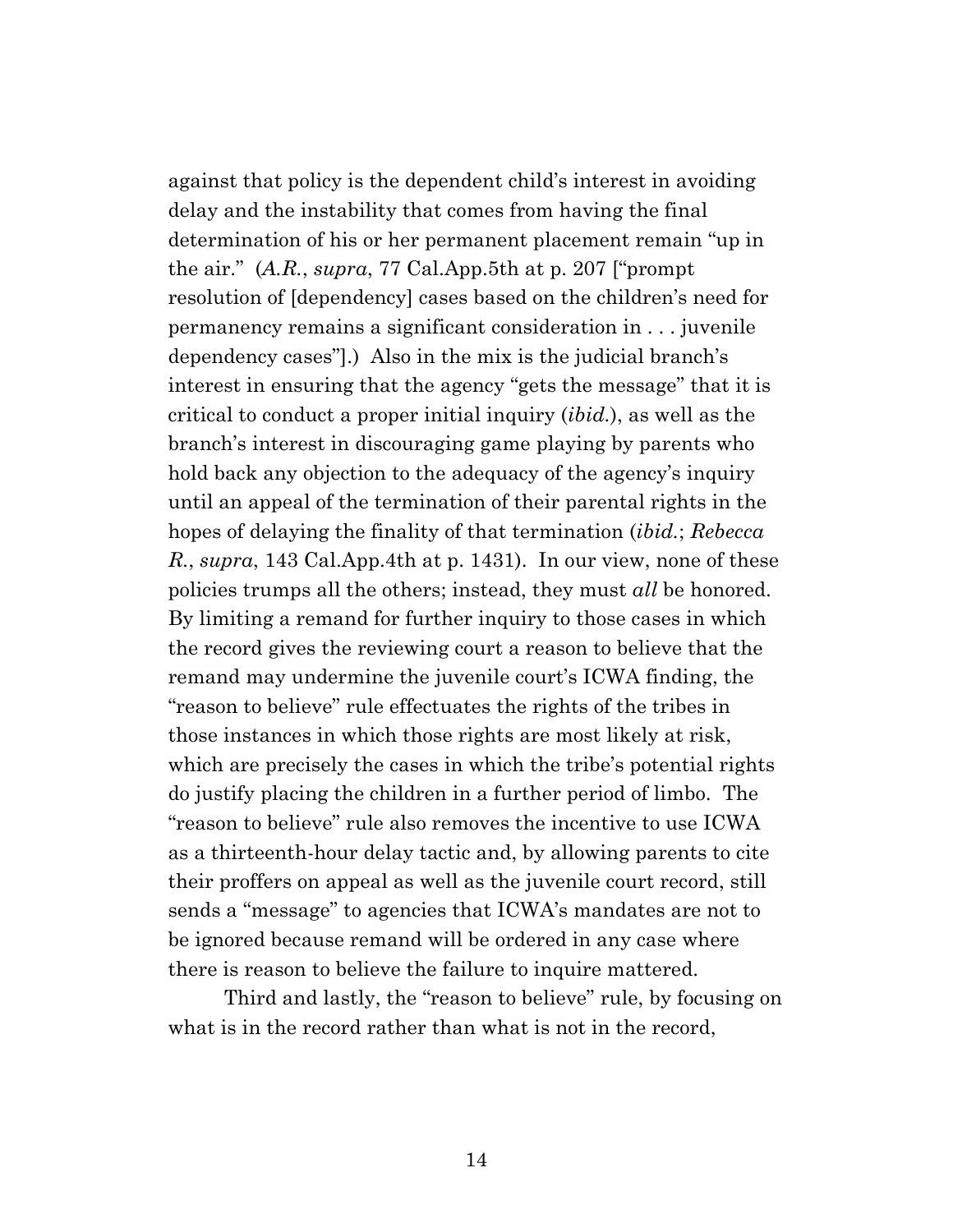largely sidesteps the "how can we know what we don't know" and burden of proof conundrums that animate the automatic reversal and presumptive affirmance rules.

#### **III. Rejecting the Other Rules**

We decline to adopt the other three rules currently in use by the appellate courts for the reasons set forth below.

#### **A.** *The automatic reversal rule*

We decline to adopt the automatic reversal rule because we disagree with its rationale and because it inevitably leads to what we believe are undesirable consequences.

The cases adopting the automatic reversal rule appear to rest on two alternative rationales—namely, that (1) it is critical that the juvenile court be *certain* whether a dependent child may be an Indian child, and this need for certainty requires that an agency never be excused from conducting the full inquiry mandated by our State's ICWA statutes, and (2) even if something less than certainty is required, remand for a full inquiry mandated by the ICWA statutes is required because whatever the child's parents say about their American Indian heritage is inherently suspect (*J.C.*, *supra*, 77 Cal.App.5th at p. 81 ["it is not uncommon for parents to mistakenly disclaim (or claim) Indian ancestry"]; *Antonio R.*, *supra*, 76 Cal.App.5th at p. 432 [parents may lie because they are '"fearful to self-identify"']), and because it is impossible to know what information the extended family might have unless those family members are asked.

The rationale that ICWA demands certainty appears to rest on three interlocking premises: (1) our Supreme Court held in *Isaiah W.* that the interest of the tribes in the proper determination of a dependent child's status as an Indian child is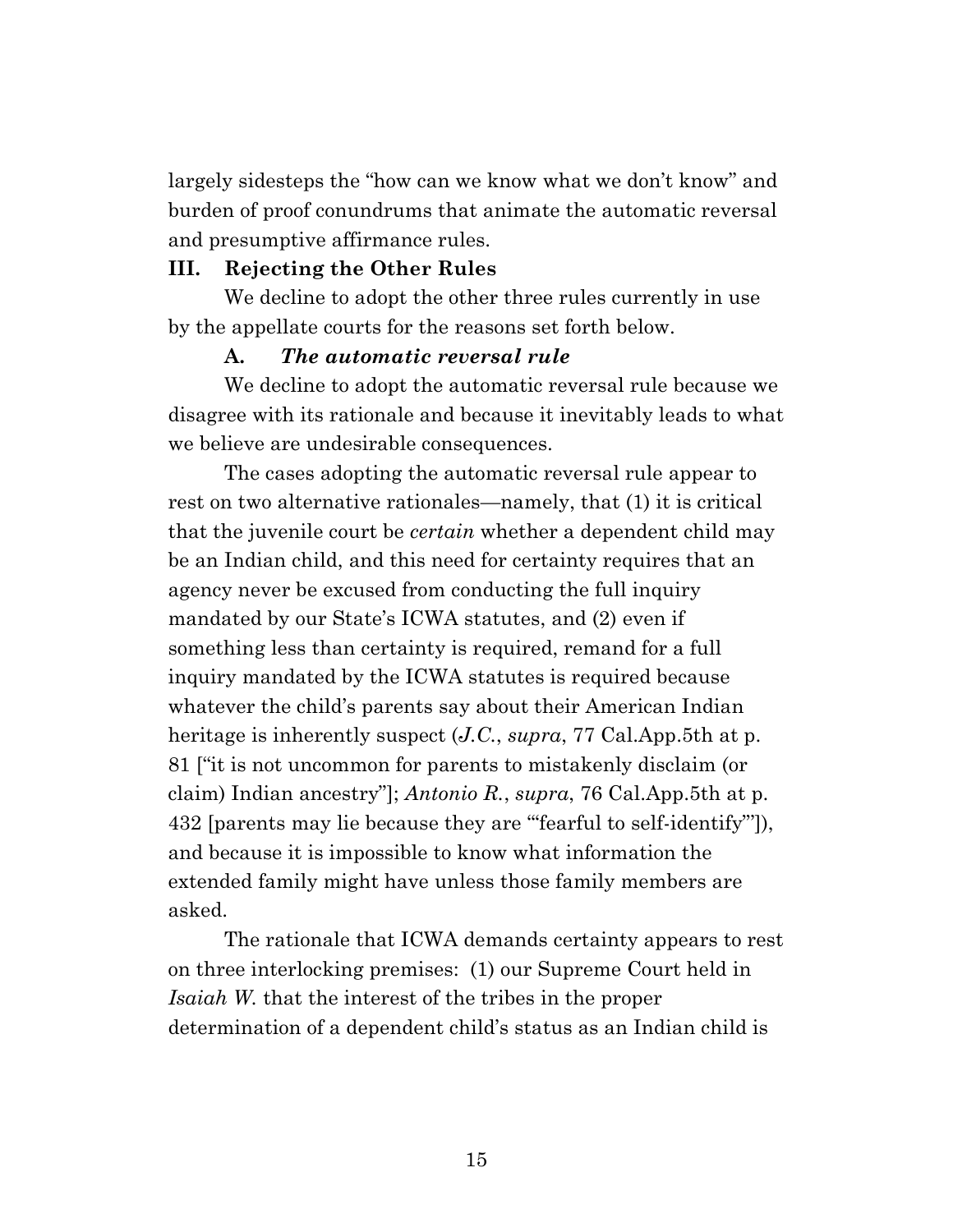paramount and trumps all other competing policy considerations (see *Isaiah W.*, *supra*, 1 Cal.5th at p. 12 ["the federal and state [ICWA] statutes were clearly written to protect the integrity and stability of Indian tribes *despite the potential for delay in placing the child*," italics added]; see *A.C. 2022*, *supra*, 75 Cal.App.5th at pp. 1016, 1019); (2) a tribe always has the right to collaterally attack a final judgment terminating parental rights, and the only way to stave off such collateral attacks is to remand to conduct a proper inquiry prior to the entry of judgment (*Antonio R.*, *supra*, 76 Cal.App.5th at pp. 436-437; *A.R.*, *supra*, 77 Cal.App.5th at pp. 202, 207-208); and (3) the only way to get agencies to take seriously their statutory ICWA duties is to reverse in every case when they shirk them because, otherwise, their inaction is rewarded given that the less information an agency learns, the more likely its defective analysis will be found to be harmless (*J.C.*, *supra*, 77 Cal.App.5th at p. 80).

We reject each of these premises. Although *Isaiah W.* states that ICWA values the "integrity and stability of Indian tribes" despite possible delay in permanency, the question presented in that case was whether a parent's failure to appeal a juvenile court's ICWA finding in a prior appeal precluded the parent from appealing that finding after the final judgment terminating parental rights. (*Isaiah W.*, *supra*, 1 Cal.5th at pp. 7-10.) Thus, the issue in *Isaiah W.* was whether an appellate court could examine the ICWA issue *at all*; *Isaiah W.* had no occasion to hold—and did not purport to hold—that ICWA errors, once examined, could never be harmless. To be sure, a tribe maintains a right to collaterally attack a final judgment. But that right is akin to a criminal defendant's right to collaterally attack his final judgment of conviction, and courts have never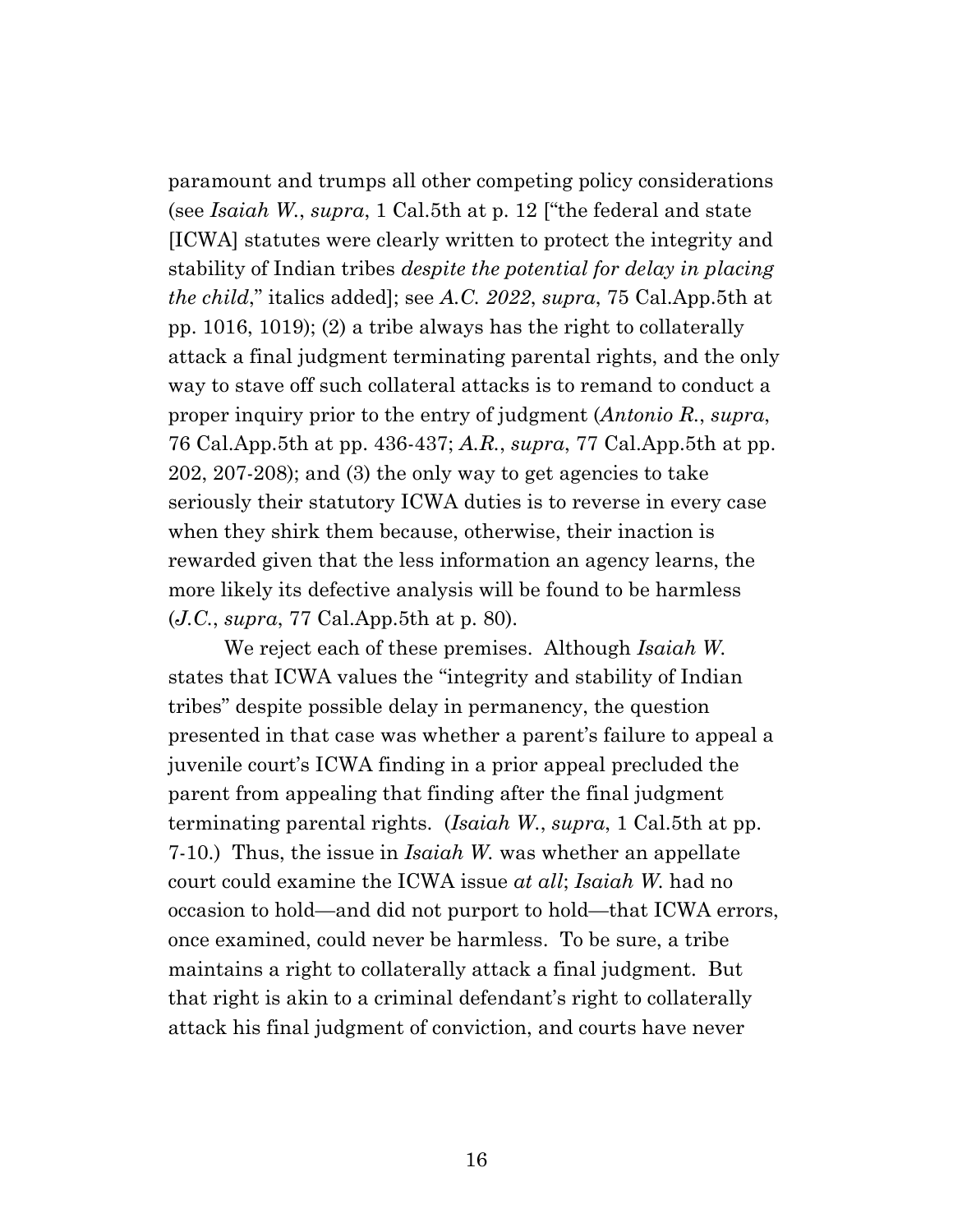viewed the possibility of such collateral attacks as warranting a rule of automatic reversal for all errors raised during the direct appeal of a criminal conviction. There is similarly no justification for one here. And our Supreme Court has rejected the notion that reversal is necessary to incentivize agencies to do a better job: "[T]he price that would be paid for" the "added incentive" of "treating [an] error as . . . structural" (and hence automatically reversible), "in the form of needless reversals of dependency judgments, is unacceptably high in light of the strong public interest in prompt resolution of these cases so that the children may receive loving and secure home environments as soon as reasonably possible." (*In re James F.* (2008) 42 Cal.4th 901, 918.) Further, the notion that inaction will be rewarded ignores that inaction affecting the soundness of the juvenile court's ICWA finding *will* be prejudicial: If an agency fails entirely to ask the parents about their possible American Indian heritage, as noted above, there is "reason to believe" the parents may have such heritage and the agency's inaction will demand remand.

We are also unpersuaded by the alternate rationale that failing to remand for further inquiry yields too great a probability that a dependent child may be an Indian child because parents' reports of their American Indian heritage cannot be trusted and because it is not known what information other relatives might have provided. We decline to adopt a rule that obligates us to view with a jaundiced eye whatever parents report about their heritage, at least in the usual case where the parents were not adopted and thus can be presumed to be knowledgeable. (Accord, *Rebecca R.*, *supra*, 143 Cal.App.4th at p. 1431 ["The knowledge of any Indian connection is a matter wholly within the appealing parent's knowledge . . . ."].) Further, and as noted above, we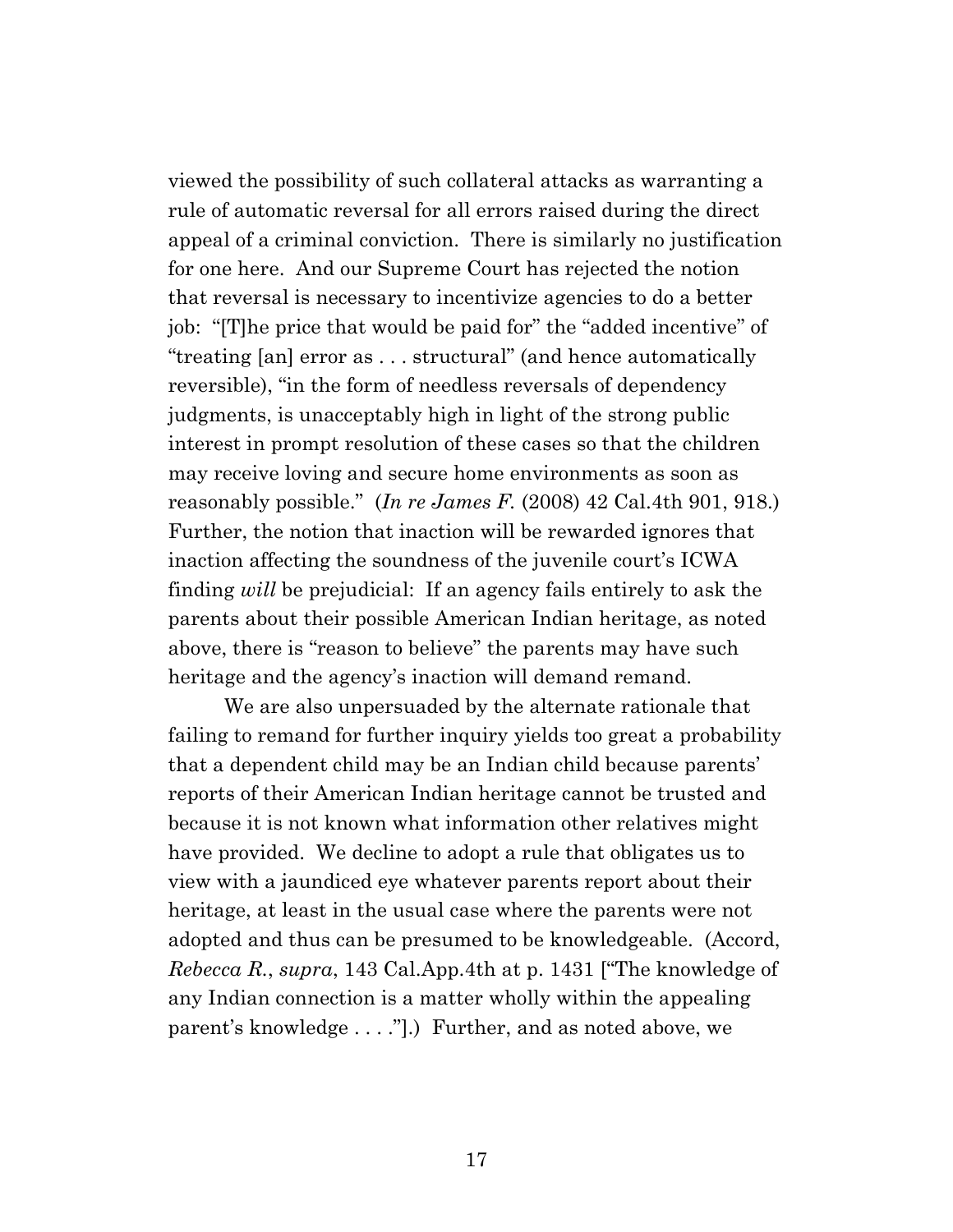prefer the traditional approach to evaluating harmlessness, which looks to what is in the record (or proffered by the parent on appeal) rather than speculating about what might have been placed in the record.

In addition, the automatic reversal rule leads to what we view as three undesirable consequences.

First, it encourages parents to "game the system." The usual rule of procedure is that an error is forfeited if it is not raised, which creates an incentive to object as early as possible and thus helps ensure that errors can be fixed before the litigation is completed in the trial court. (E.g., *People v. Nieves* (2021) 11 Cal.5th 404, 451.) The automatic reversal rule perverts that incentive: If parents know that they are guaranteed an automatic remand based on an agency's failure to engage in a full inquiry as required by ICWA, they have every incentive *not* to object when they observe deficiencies in the agency's inquiry. By remaining silent, they "keep[] an extra ace up their sleeves" that will, at a minimum, guarantee a remand that forestalls the finality of the final judgment in the dependency case and, indeed, may even derail arranged adoption of the dependent children if the prospective adoptive parents cannot abide that additional delay. (*In re H.B.* (2008) 161 Cal.App.4th 115, 122; *Rebecca R.*, *supra*, 143 Cal.App.4th at p. 1431.) In this respect, the automatic reversal rule gives rise to the "very evil the Legislature intended to correct"—namely, "lengthy and unnecessary delay in providing permanency for children." (*In re Marilyn H.* (1993) 5 Cal.4th 295, 310.)

Second, the rule—in conjunction with the breadth of the duty of initial inquiry under section 224.2—may yield a seemingly endless feedback loop of remand, appeal, and remand.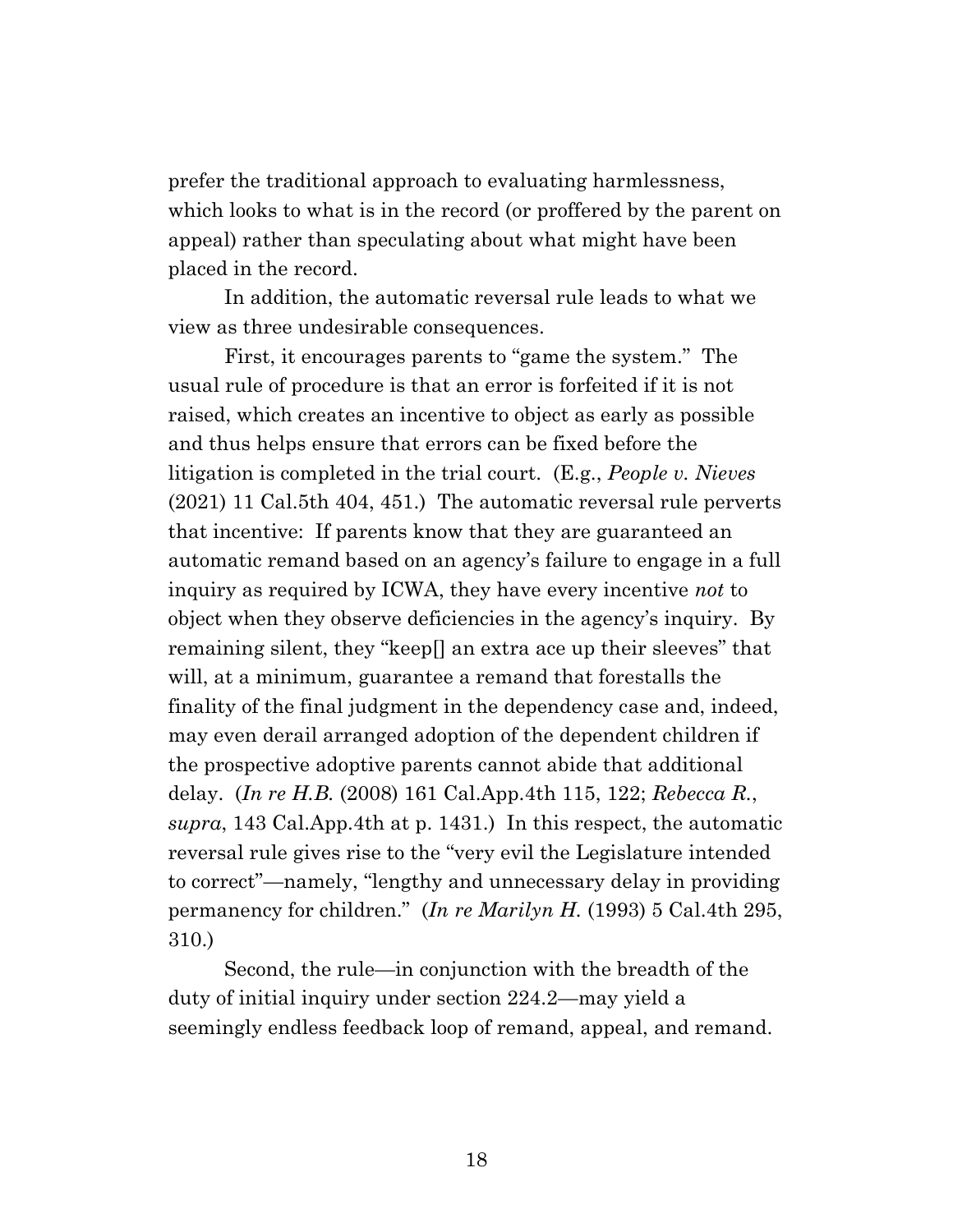Section 224.2 does not limit the duty of initial inquiry to "extended family members." Instead, an agency's duty "includes, *but is not limited to*, asking the child, parents, legal guardian, Indian custodian, extended family members, others who have an interest in the child, and the party reporting child abuse or neglect." (§ 224.2, subd. (b), italics added.) Because the automatic reversal rule mandates remand if any stone is left unturned, and because section 224.2 creates an open-ended universe of stones, the rule ostensibly empowers the party to obtain a remand to question extended family members, then a second remand to question the family babysitter, and then a third remand to question long-time neighbors, and so on and so on.

Lastly, the automatic reversal rule seemingly elevates ICWA above the *constitutional* mandate that reversal is only required when there would be a miscarriage of justice. But it is well settled that constitutional provisions trump statutory law, not the other way around. (E.g., *County of Los Angeles v. Commission on State Mandates* (2007) 150 Cal.App.4th 898, 904.)

#### **B.** *The presumptive affirmance rule*

We decline to adopt the presumptive affirmance rule because, by focusing on what a parent proffers on appeal, it ignores that the juvenile court record may provide a reason to believe that the juvenile court's ICWA finding is incorrect and that further inquiry is warranted. Where, for instance, a parent is never asked about his or her American Indian heritage or the parent's answer is of less value because the parent is adopted, the presumptive affirmance rule would mandate affirmance in the absence of proffer, even though, in our view, there is on those facts reason to believe the child may be an Indian child. By placing the onus solely on the parent to come forward with a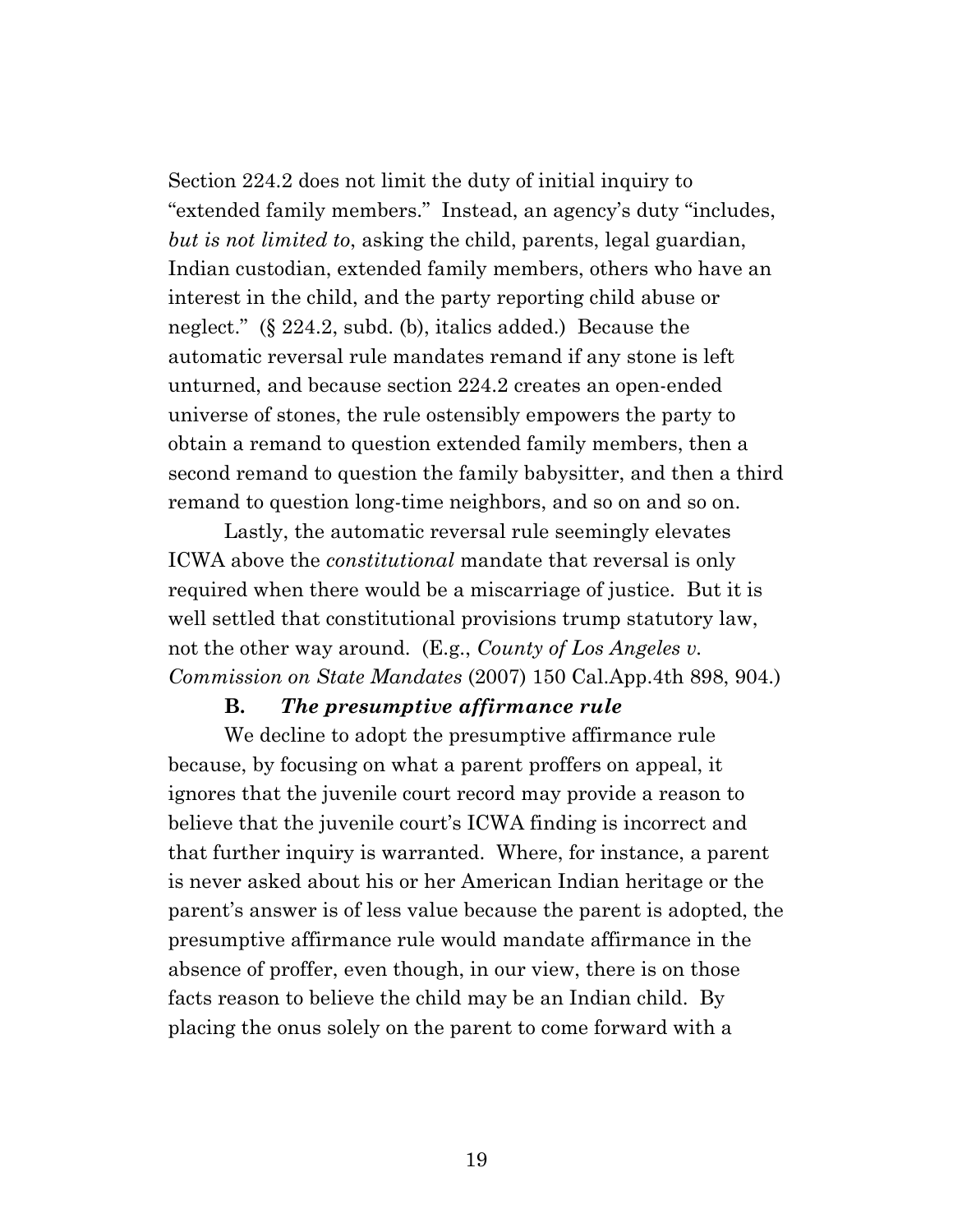proffer of information likely to be obtained on remand, the presumptive affirmance rule not only embraces finality at the expense of the tribe's interest in ascertaining accurate determinations of the Indian status of dependent children, but does too little to incentivize agencies to conduct proper inquiries because prejudicially deficient inquires will go uncorrected if the parent is unwilling or unable to make a meaningful proffer on appeal.

#### **C.** *The readily obtainable information rule*

Although this third rule is the closest in approach to the reason to believe rule we adopt, we nevertheless reject it for two reasons.

First, this rule focuses on whether "there was readily obtainable information . . . likely to bear meaningfully upon whether the child is an Indian child" and the "probability of obtaining meaningful information." (*Benjamin M.*, *supra*, 70 Cal.App.5th at p. 744.) Because this rule focuses on the ease of obtaining information that bears on the question of a child's Indian status rather than whether that information is likely to affect the juvenile court's ICWA finding, this rule lacks the *outcome*-focus that is the hallmark of usual harmlessness review.

Second, this rule appears to be so flexible and malleable that some courts—and, indeed, mother in this case—have argued that it functions as a type of automatic reversal rule. Specifically, mother argues here that the Department had "readily obtainable information . . . likely to bear meaningfully upon whether [Dezi and Joshua]" were Indian children because the Department could have easily interviewed mother's and father's relatives about the children's Indian heritage when they questioned them on other topics. The Department's failure to do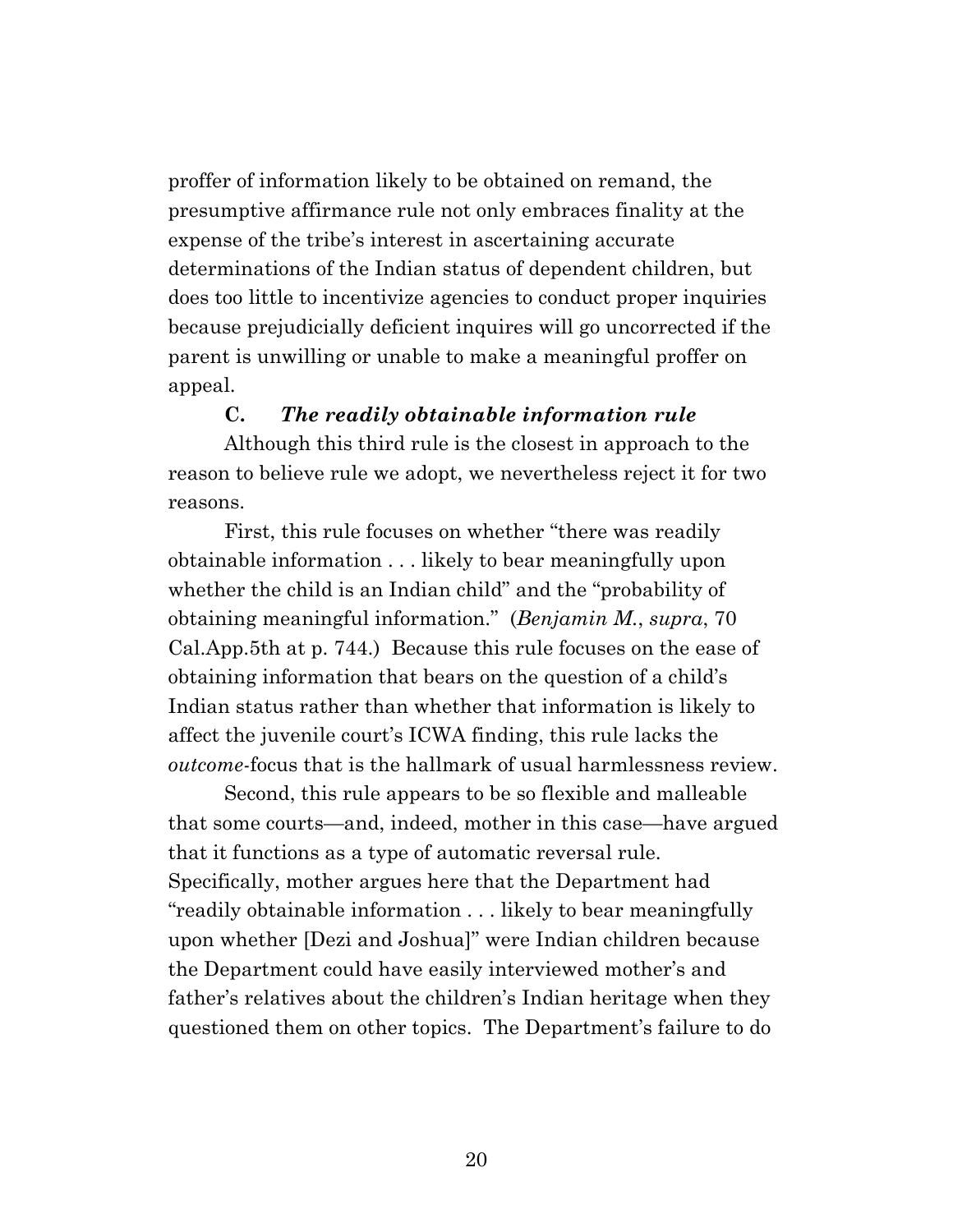so, mother concludes, is grounds for automatic reversal. The same analysis has been hinted at in *J.C.*, *supra*, 77 Cal.App.5th at page 82, and *Antonio R.*, *supra*, 76 Cal.App.5th at pages 426, 436-437. The uncertainty of the meaning and breadth of this rule has led at least one judge to comment that the rule "merely shifts" "the battleground" to the appellate courts, where there will be skirmishes over whether information was readily obtainable. (*A.C. 2022*, *supra*, 75 Cal.App.5th, at p. 1020, fn. 4 (dis. opn. of Crandall, J.).)

#### **IV. Application**

The record in this case does not provide a "reason to believe" that Dezi and Joshua are Indian children. Both mother and father attested—to the Department, on an official form, and to the juvenile court during their initial appearances—that they had no Indian heritage. Mother and father grew up with their biological family members. Mother points to nothing else in the juvenile court's record indicating that she or father has any American Indian heritage. And mother makes no proffer on appeal that either parent has any such heritage. In these regards, the facts of this case are nearly identical to those of *Darian R.*, *supra*, 75 Cal.App.5th 502, and *S.S.*, *supra*, 75 Cal.App.5th 575. Although these other cases applied the readily obtainable information test, they came to the same conclusion as we do under the reason to believe test we adopt today: No remand is warranted.